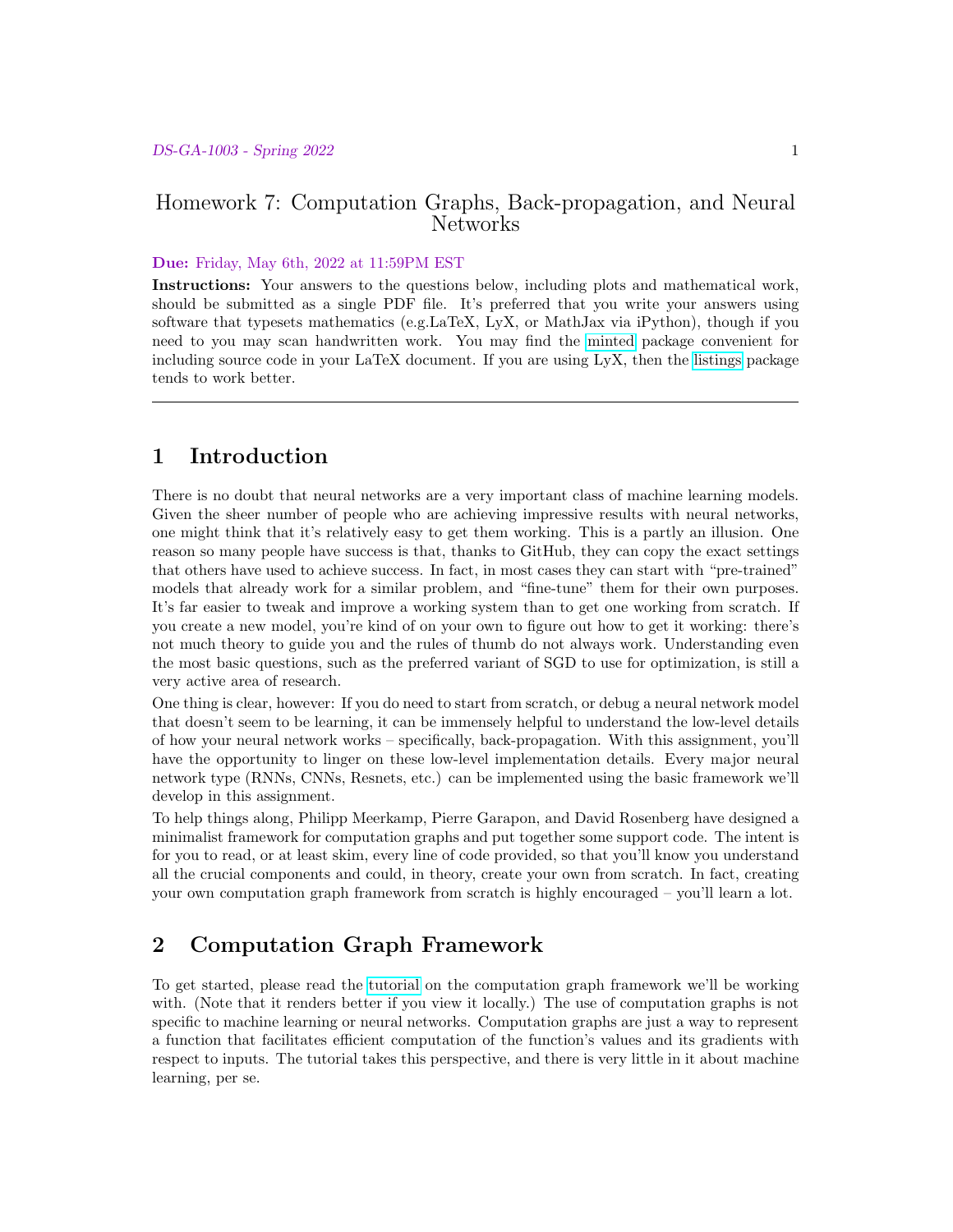To see how the framework can be used for machine learning tasks, we've provided a full implementation of linear regression. You should start by working your way through the  $\text{unit}$  of the LinearRegression class in linear regression.py. From there, you'll want to review the node class definitions in nodes.py, and finally the class ComputationGraphFunction in graph.py. ComputationGraphFunction is where we repackage a raw computation graph into something that's more friendly to work with for machine learning. The rest of linear regression.py is fairly routine, but it illustrates how to interact with the ComputationGraphFunction.

As we've noted earlier in the course, getting gradient calculations correct can be difficult. To help things along, we've provided two functions that can be used to test the backward method of a node and the overall gradient calculation of a ComputationGraphFunction. The functions are in test utils.py, and it's recommended that you review the tests provided for the linear regression implementation in linear regression.t.py. (You can run these tests from the command line with python3 linear regression.t.py.) The functions actually doing the testing, test node backward and test ComputationGraphFunction, may seem a bit intricate, but they're implementing the exact same gradient checker logic we saw in the second homework assignment.

Once you've understood how linear regression works in our framework, you're ready to start implementing your own algorithms. To help you get started, please make sure you are able to execute the following commands:

- cd /path/to/hw7
- python3 linear\_regression.py
- python3 linear\_regression.t.py

## 3 Ridge Regression

When moving to a new system, it's always good to start with something familiar. But that's not the only reason we're doing ridge regression in this homework. In ridge regression the parameter vector is "shared", in the sense that it's used twice in the objective function. In the computation graph, this can be seen in the fact that the node for the parameter vector has two outgoing edges. This sharing is common many popular neural networks (RNNs and CNNs), where it is often referred to as parameter tying.

ridge regression.py provides a skeleton code and ridge regression.t.py is a test code, which you should eventually be able to pass.

- 1. Complete the class L2NormPenaltyNode in nodes.py. If your code is correct, you should be able to pass test L2NormPenaltyNode in ridge regression.t.py. Please attach a screenshot that shows the test results for this question.
- 2. Complete the class SumNode in nodes.py. If your code is correct, you should be able to pass test SumNode in ridge regression.t.py. Please attach a screenshot that shows the test results for this question.
- 3. Implement ridge regression with  $w$  regularized and  $b$  unregularized. Do this by completing the  $\text{unit}$  method in ridge regression.py, using the classes created above. When complete, you should be able to pass the tests in ridge regression.t.py. Report the average square error on the training set for the parameter settings given in the main() function.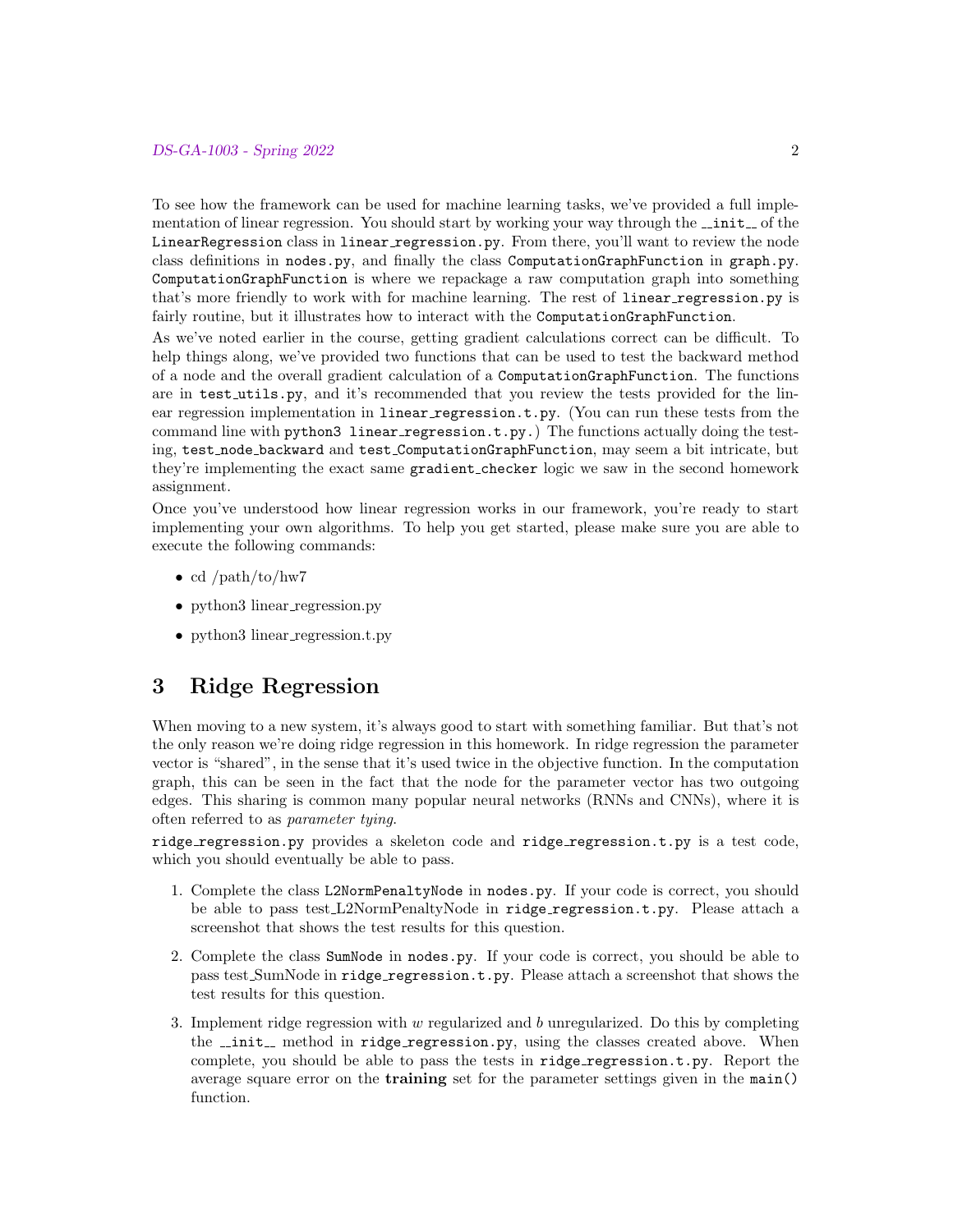## 4 Multilayer Perceptron

Let's now turn to a multilayer perceptron (MLP) with a single hidden layer and a square loss. We'll implement the computation graph illustrated below:



### **Multilayer Perceptron, 1 hidden layer, square loss**

The crucial new piece here is the nonlinear hidden layer, which is what makes the multilayer perceptron a significantly larger hypothesis space than linear prediction functions.

#### 4.1 The standard non-linear layer

The multilayer perceptron consists of a sequence of "layers" implementing the following nonlinear function

$$
h(x) = \sigma(Wx + b),
$$

where  $x \in \mathbb{R}^d$ ,  $W \in \mathbb{R}^{m \times d}$ , and  $b \in \mathbb{R}^m$ , and where m is often referred to as the number of hidden units or hidden nodes.  $\sigma$  is some non-linear function, typically tanh or ReLU, applied element-wise to the argument of  $\sigma$ . Referring to the computation graph illustration above, we will implement this nonlinear layer with two nodes, one implementing the affine transform  $L = W_1x + b_1$ , and the other implementing the nonlinear function  $h = \tanh(L)$ . In this problem, we'll work out how to implement the backward method for each of these nodes.

### The Affine Transformation

In a general neural network, there may be quite a lot of computation between any given affine transformation  $Wx + b$  and the final objective function value J. We will capture all of that in a function  $f : \mathbb{R}^m \to \mathbb{R}$ , for which  $J = f(Wx + b)$ . Our goal is to find the partial derivative of J with respect to each element of W, namely  $\partial J/\partial W_{ij}$ , as well as the partials  $\partial J/\partial b_i$ , for each element of b. For convenience, let  $y = Wx + b$ , so we can write  $J = f(y)$ . Suppose we have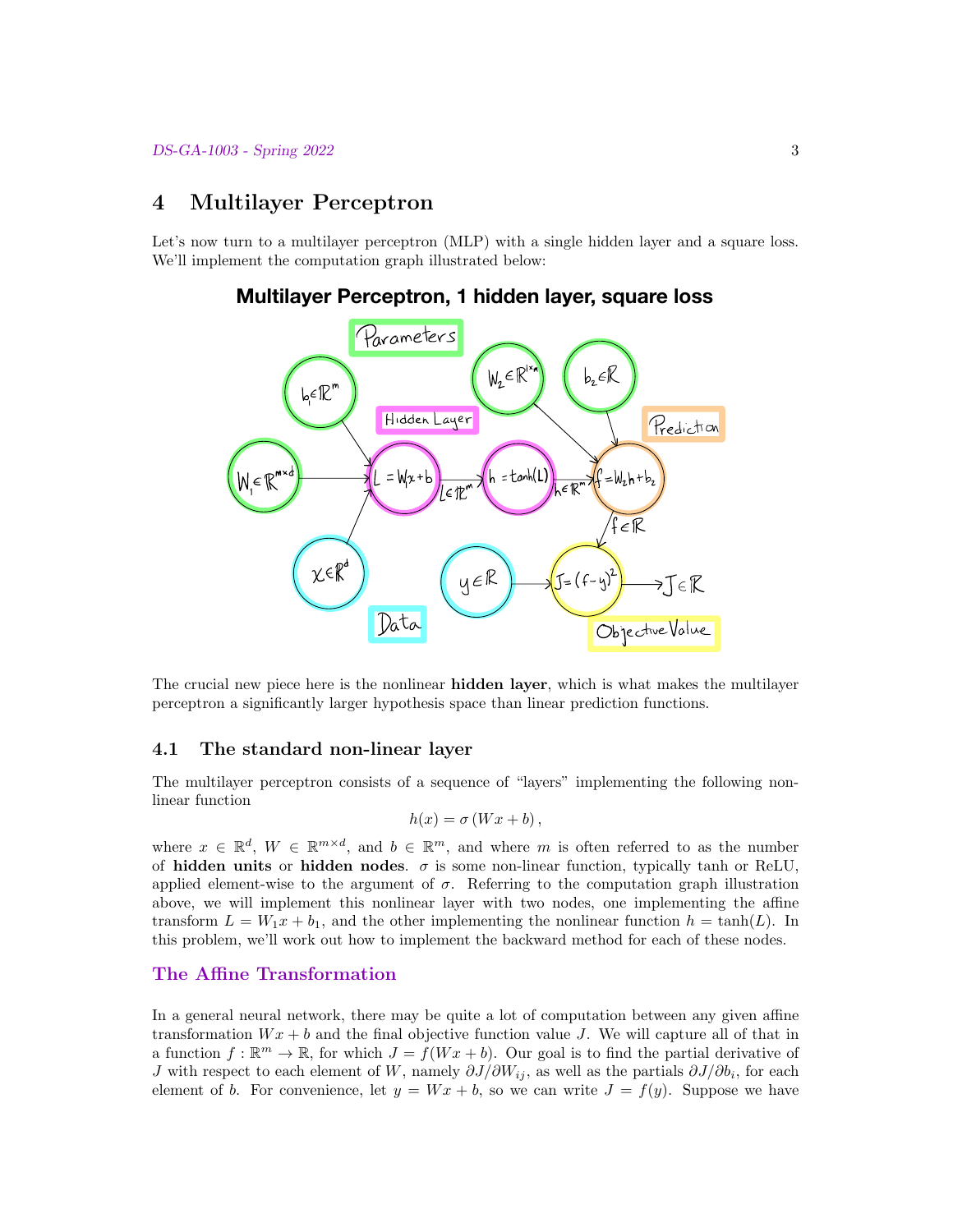already computed the partial derivatives of J with respect to the entries of  $y = (y_1, \ldots, y_m)^T$ , namely  $\frac{\partial J}{\partial y_i}$  for  $i = 1, \ldots, m$ . Then by the chain rule, we have

$$
\frac{\partial J}{\partial W_{ij}} = \sum_{r=1}^{m} \frac{\partial J}{\partial y_r} \frac{\partial y_r}{\partial W_{ij}}.
$$

- 4. Show that  $\frac{\partial J}{\partial W_{ij}} = \frac{\partial J}{\partial y_i} x_j$ , where  $x = (x_1, \ldots, x_d)^T$ . [Hint: Although not necessary, you might find it helpful to use the notation  $\delta_{ij} =$  $\int 1 \quad i = j$  $\begin{bmatrix} 1 & i = j \\ 0 & \text{else} \end{bmatrix}$ . So, for examples,  $\partial_{x_j} \left( \sum_{i=1}^n x_i^2 \right) =$  $2x_i\delta_{ij} = 2x_j$ .
- 5. Now let's vectorize this. Let's write  $\frac{\partial J}{\partial y} \in \mathbb{R}^{m \times 1}$  for the column vector whose *i*th entry is  $\frac{\partial J}{\partial y_i}$ . Let's also define the matrix  $\frac{\partial \tilde{J}}{\partial W} \in \mathbb{R}^{m \times d}$ , whose ij'th entry is  $\frac{\partial J}{\partial W_{ij}}$ . Generally speaking, we'll always take  $\frac{\partial J}{\partial A}$  to be an array of the same size ("shape" in numpy) as A. Give a vectorized expression for  $\frac{\partial J}{\partial W}$  in terms of the column vectors  $\frac{\partial J}{\partial y}$  and x. [Hint: Outer product.]
- 6. In the usual way, define  $\frac{\partial J}{\partial x} \in \mathbb{R}^d$ , whose *i*'th entry is  $\frac{\partial J}{\partial x_i}$ . Show that

$$
\frac{\partial J}{\partial x} = W^T \left( \frac{\partial J}{\partial y} \right)
$$

[Note, if  $x$  is just data, technically we won't need this derivative. However, in a multilayer perceptron, x may actually be the output of a previous hidden layer, in which case we will need to propagate the derivative through  $x$  as well.

7. Show that  $\frac{\partial J}{\partial b} = \frac{\partial J}{\partial y}$ , where  $\frac{\partial J}{\partial b}$  is defined in the usual way.

### Element-wise Transformers

Our nonlinear activation function nodes take an array (e.g. a vector, matrix, higher-order tensor, etc), and apply the same nonlinear transformation  $\sigma : \mathbb{R} \to \mathbb{R}$  to every element of the array. Let's abuse notation a bit, as is usually done in this context, and write  $\sigma(A)$  for the array that results from applying  $\sigma(\cdot)$  to each element of A. If  $\sigma$  is differentiable at  $x \in \mathbb{R}$ , then we'll write  $\sigma'(x)$  for the derivative of  $\sigma$  at x, with  $\sigma'(A)$  defined analogously to  $\sigma(A)$ .

Suppose the objective function value J is written as  $J = f(\sigma(A))$ , for some function  $f : S \to \mathbb{R}$ , where S is an array of the same dimensions as  $\sigma(A)$  and A. As before, we want to find the array  $\frac{\partial J}{\partial A}$  for any A. Suppose for some A we have already computed the array  $\frac{\partial J}{\partial S} = \frac{\partial f(S)}{\partial S}$  for  $S = \sigma(A)$ . At this point, we'll want to use the chain rule to figure out  $\frac{\partial J}{\partial A}$ . However, because we're dealing with arrays of arbitrary shapes, it can be tricky to write down the chain rule. Appropriately, we'll use a tricky convention: We'll assume all entries of an array A are indexed by a single variable. So, for example, to sum over all entries of an array A, we'll just write  $\sum_i A_i$ .

8. Show that  $\frac{\partial J}{\partial A} = \frac{\partial J}{\partial S} \odot \sigma'(A)$ , where we're using ⊙ to represent the **Hadamard product**. If A and B are arrays of the same shape, then their Hadamard product  $A \odot B$  is an array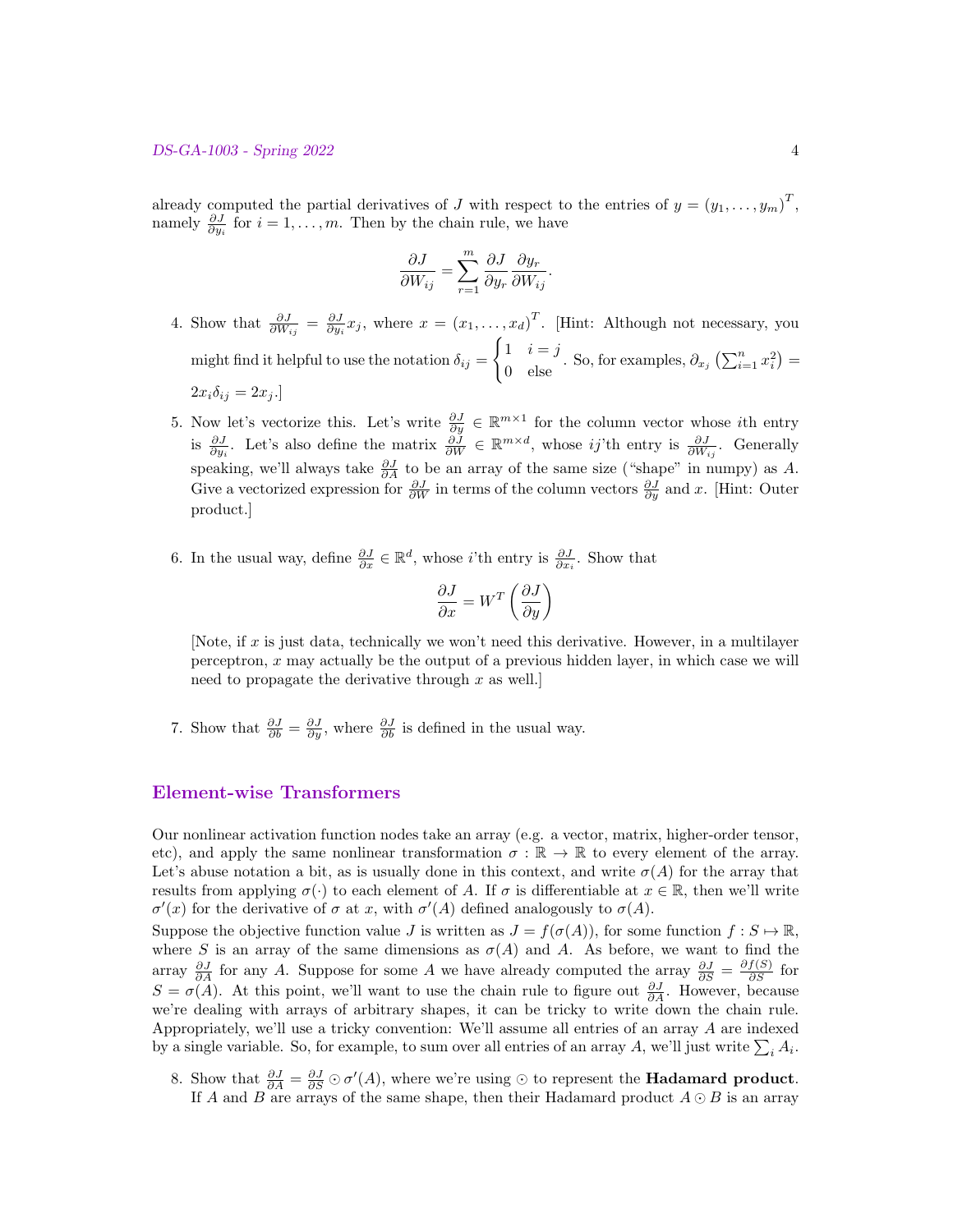with the same shape as A and B, and for which  $(A \odot B)_i = A_i B_i$ . That is, it's just the array formed by multiplying corresponding elements of A and B. Conveniently, in numpy if A and B are arrays of the same shape, then A\*B is their Hadamard product.

#### 4.2 MLP Implementation

- 9. Complete the class AffineNode in nodes.py. Be sure to propagate the gradient with respect to  $x$  as well, since when we stack these layers,  $x$  will itself be the output of another node that depends on our optimization parameters. If your code is correct, you should be able to pass test AffineNode in mlp\_regression.t.py. Please attach a screenshot that shows the test results for this question.
- 10. Complete the class TanhNode in nodes.py. As you'll recall,  $\frac{d}{dx} \tanh(x) = 1 \tanh^2 x$ . Note that in the forward pass, we'll already have computed tanh of the input and stored it in self.out. So make sure to use self.out and not recalculate it in the backward pass. If your code is correct, you should be able to pass test. TanhNode in  $mlp$  regression.t.py. Please attach a screenshot that shows the test results for this question.
- 11. Implement an MLP by completing the skeleton code in mlp regression.py and making use of the nodes above. Your code should pass the tests provided in  $mlp$ -regression.t.py. Note that to break the symmetry of the problem, we initialize our weights to small random values, rather than all zeros, as we often do for convex optimization problems. Run the MLP for the two settings given in the main() function and report the average training error. Note that with an MLP, we can take the original scalar as input, in the hopes that it will learn nonlinear features on its own, using the hidden layers. In practice, it is quite challenging to get such a neural network to fit as well as one where we provide features.

#### 4.3 Multiclass classification with an MLP (Optional)

We consider a generic classification problem with  $K$  classes over inputsn  $x$  of dimension  $d$ . Using a MLP we will compute a K-dimensional vector z representing scores,

$$
z = W_2 \tanh(W_1 x + b_1) + b_2,
$$

with  $W_1 \in \mathbb{R}^{m \times d}$ ,  $b_1 \in \mathbb{R}^m$ ,  $W_2 \in \mathbb{R}^{K \times m}$  and  $b_1 \in \mathbb{R}^K$ . Our model assumes that x belongs to class  $k$  with probability

$$
e^{z_k}/\sum_{k=1}^K e^{z_k},
$$

which corresponds to applying a Softmax to the scores. Given this probabilistic model we can train the model by minimizing the negative log-likelihood.

- 12. Implement a Softmax node. We provided skeleton code for class SoftmaxNode in nodes.py. If your code is correct, you should be able to pass test SoftmaxNode in multiclass.t.py. Please attach a screenshot that shows the test results for this question.
- 13. Implement a negative log-likelihood loss node for multiclass classification. We provided skeleton code for class NLLNode in nodes.py. The test code for this question is combined with the test code for the next question.